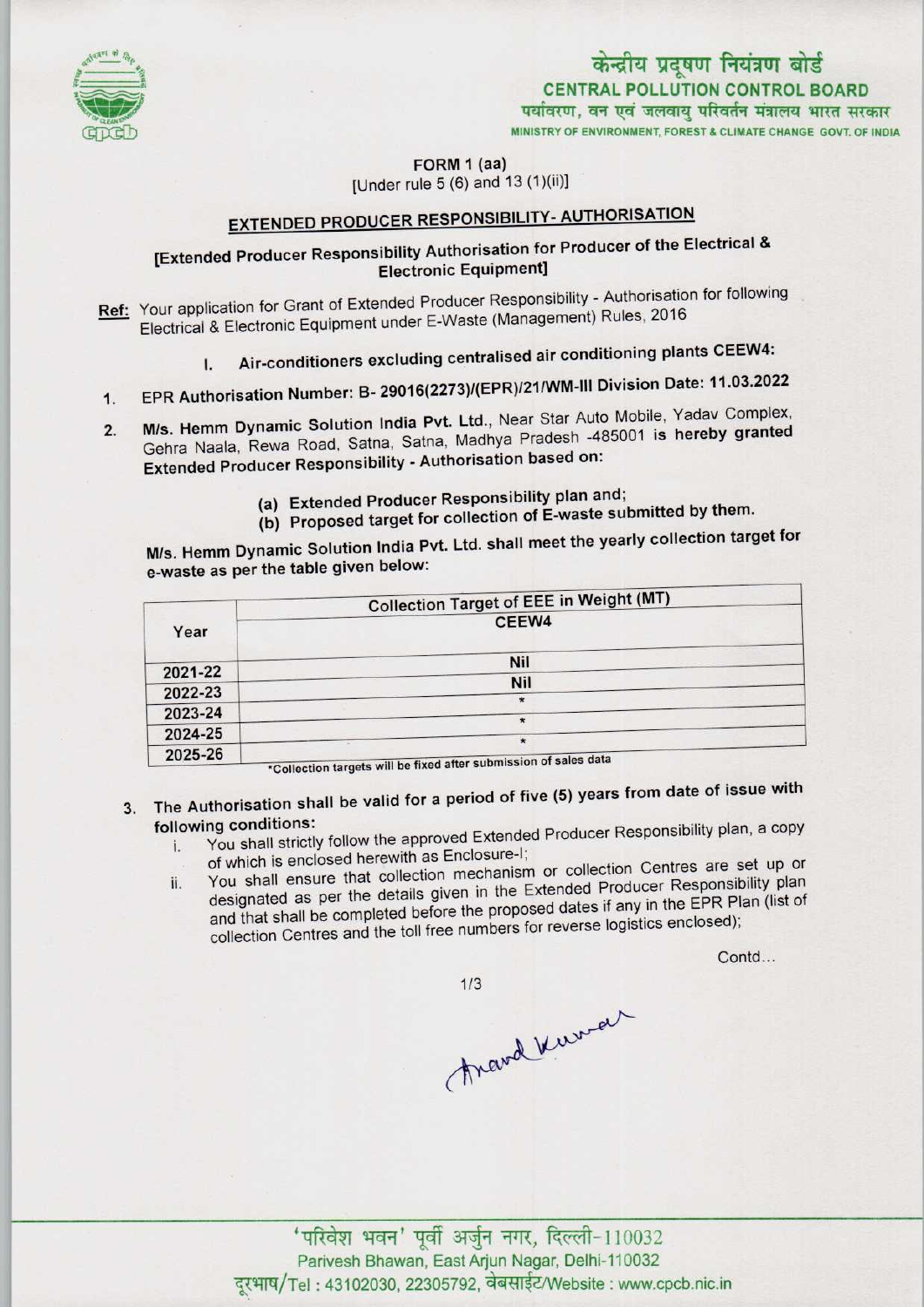

From pre page...

- iii. You shall ensure that all the collected e-waste is channelized to your dismantler/recycler M/s Global Waste Solution Unit-1, Village Ram Nagar, Tehsil Ganaur, Sonipat and record shall be maintained at dismantler/recycler and at your
- iv. You shall maintain records, in Form-2 of these Rules, of e-waste and make such records available for scrutiny by Central Pollution Control Board;
- v. You shall file annual returns in Form-3 to the Central Pollution Control Board on or before 30th day of June following the financial year to which that returns relates.

## vi. General Terms & Conditions of the Authorisation:

- a. The authorisation shall comply with provisions of the Environment (Protection) Act, 1986 and the E-waste (Management) Rules,2016 made there under;
- b. The authorisation or its renewal shall be produced for inspection at the request of an officer authorised by the Central Pollution Control Board;
- c.Any change in the approved Extended Producer Responsibility plan should be informed to Central Pollution Control Board within 15 days on which decision shall be communicated by Central Pollution Control Board within sixty days;
- d. It is the duty of the authorised person to take prior permission of the Central Pollution Control Board to close down any collection centre/points or any other facility which are part of the EPR plan;
- e. An application for the renewal of authorisation shall be made as laid down in subrule (vi) of rule of 13(1) the E- Waste (Management) Rules, 2016;
- f. The Board reserves right to cancel/amend/revoke the authorisation at any time as per the policy of the Board or Government.

#### vii. Additional Conditions: -

- a) That the applicant will submit annual sales data along with annual returns;
- a) That the applicant will submit annual sales data along with almula returns, That the applicant has to ensure that the addresses or collection points provided by them in their EPR Plan are correct and traceable and the collection<br>points/centres are functional;
- c) That the applicant will submit revised application for grant of EPR Authorisation in case of applicant adding/changing PRO or changing its EPR Plan;
- case of applicant adding/changing PRO or changing its EPR Plan.<br>That the e-waste collected at collection That the applicant has to ensure that the e-waste conceded at the application should From the papier of the EPR plan;<br>
in an application for the renewal of authorisation shall be made<br>
in application for the renewal of authorisation shall be made<br>
ile (vi) of rule of 13(1) the E-Waste (Management) Rules, e and the collection<br>of EPR Authorisation in<br>Repart of Plan;<br>the application should<br>Contd

March Kurrar